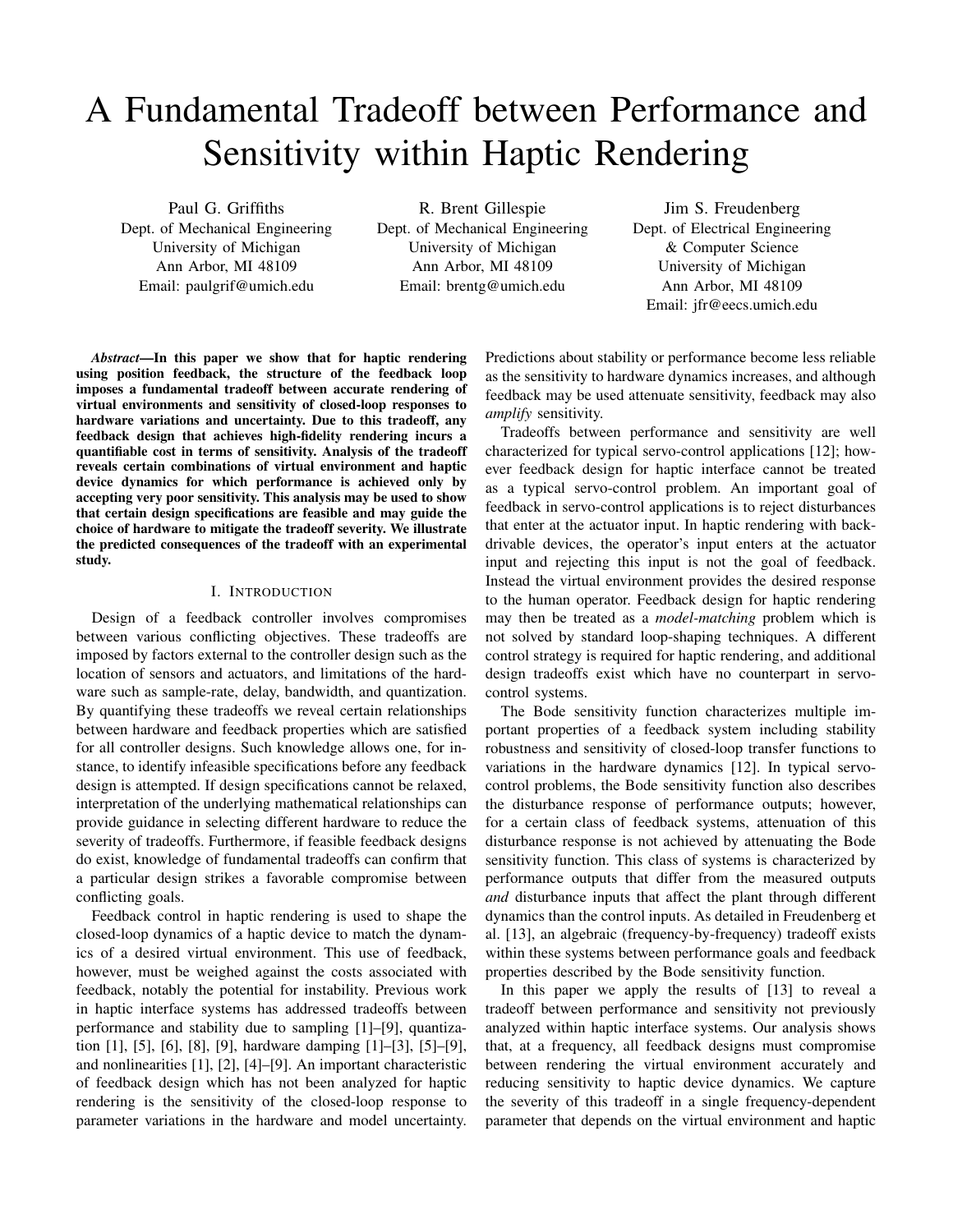device dynamics. Based on the tradeoff, the cost in terms sensitivity to render a virtual environment accurately is independent of the feedback design, and is large at frequencies where inherent dynamics of the haptic device would mask the virtual environment dynamics. We introduce a controller design that cancels the haptic device dynamics as needed and is subject to the attendant poor sensitivity for certain virtual environments. Due to the tradeoff, the only way to reduce sensitivity without sacrificing performance is to re-design the haptic device hardware with reduced inherent dynamics such as smaller inertia and damping.

The tradeoff we show is fundamental to the hardware and does not depend on the controller implementation or complexity. Our analysis assumes a haptic device, equipped with position sensing, whose dynamic response to the control input is the same as the dynamic response to the human operator's applied force. For simplicity, we treat single-axis haptic devices. We work with continuous linear time-invariant models of the haptic interface system and do not capture sampleddata effects, quantization, and other nonlinearities. While these factors present their own limitations and tradeoffs, the tradeoff we discuss exists in addition to these, and its severity cannot be diminished by increasing sample rate, improving sensor quantization, or minimizing nonlinear dynamics.

# II. RENDERING VIRTUAL ENVIRONMENTS USING POSITION FEEDBACK CONTROL

#### *A. Hardware & Controller*

In a standard configuration of haptic rendering, a human operator grasps and applies forces to a motorized, computercontrolled manipulator. Figure 1 shows this standard setup using a direct-drive, single-axis, rotary handwheel equipped with an encoder for position measurement. The controller reads the handwheel position *X*, as measured by the encoder, and computes a motor command. The amplified motor command drives a torque *u* that acts on the handwheel. The human operator also applies a torque *F* on the handwheel, which affects the position *X* through the same dynamics as *u*. The motor, amplifier, encoder, and handwheel together comprise the haptic device. The haptic device may be linear or rotary, and we henceforth refer to *F* and *u* as forces rather than torques without loss of generality.

We assume a linear systems framework, where variables are defined by the Laplace transform of their respective signals and transfer functions are defined by the Laplace transform of their respective operators. Let us capture the haptic device dynamics in the transfer function *P*. Then the position of the haptic device is

$$
X = P(F + u). \tag{1}
$$

The controller describes the transfer function from position measurement to motor command. We capture the controller dynamics in the transfer function *C*. Then the motor command is given by

$$
u = -CX.\t\t(2)
$$

The human operator perceives the closed-loop response from *F* to *X*. Closing the loop between *P* and *C*, we find that this response is  $P/(1+PC)$ .



Fig. 1. Schematic of the haptic interface system hardware and controller.

## *B. Posing feedback design as a model-matching problem*

The purpose of feedback control in haptic rendering is to shape the closed-loop response of the haptic device position *X* to the human operator's input *F*. The desired response is generated by the *virtual environment* dynamics, denoted by the transfer function  $R_d$ . Let us define  $X_d$  to be the desired closed-loop response of *X* to *F*. Then

$$
X_d = R_d F \tag{3}
$$

and accurate rendering of the environment dynamics is achieved by attenuating the response of the error signal  $X - X_d$ to the human operator force *F*.

We use the standard form of the *general control configuration* [12] to capture the feedback design problem of haptic rendering. As shown in Fig. 2, the standard form consists of a generalized multivariable plant *G* in feedback with a generalized controller *K*. The generalized plant *G* describes the input/output responses from disturbance inputs *w* and control inputs *u* to performance outputs *z* and measured outputs *y*:

$$
\left[\begin{array}{c} z \\ y \end{array}\right] = \left[\begin{array}{cc} G_{zw} & G_{zu} \\ G_{yw} & G_{yu} \end{array}\right] \left[\begin{array}{c} w \\ u \end{array}\right].\tag{4}
$$

We denote the closed-loop disturbance response from *w* to *z* by  $T_{zw}$ . If all signals are scalar, the disturbance response is given by

$$
T_{zw} = G_{zw} + G_{zu} K \left( 1 - G_{yu} K \right)^{-1} G_{yw}.
$$
 (5)

Performance goals are achieved by designing the generalized controller *K* to attenuate the disturbance response  $T_{zw}$ .

The block diagram shown in Fig. 3 depicts the feedback design of haptic interface posed in the general control configuration. The exogenous input *w* is generated by the human operator force  $F$ , and performance output  $\zeta$  is defined by the normalized error signal

$$
z \triangleq R_d^{-1}(X - X_d). \tag{6}
$$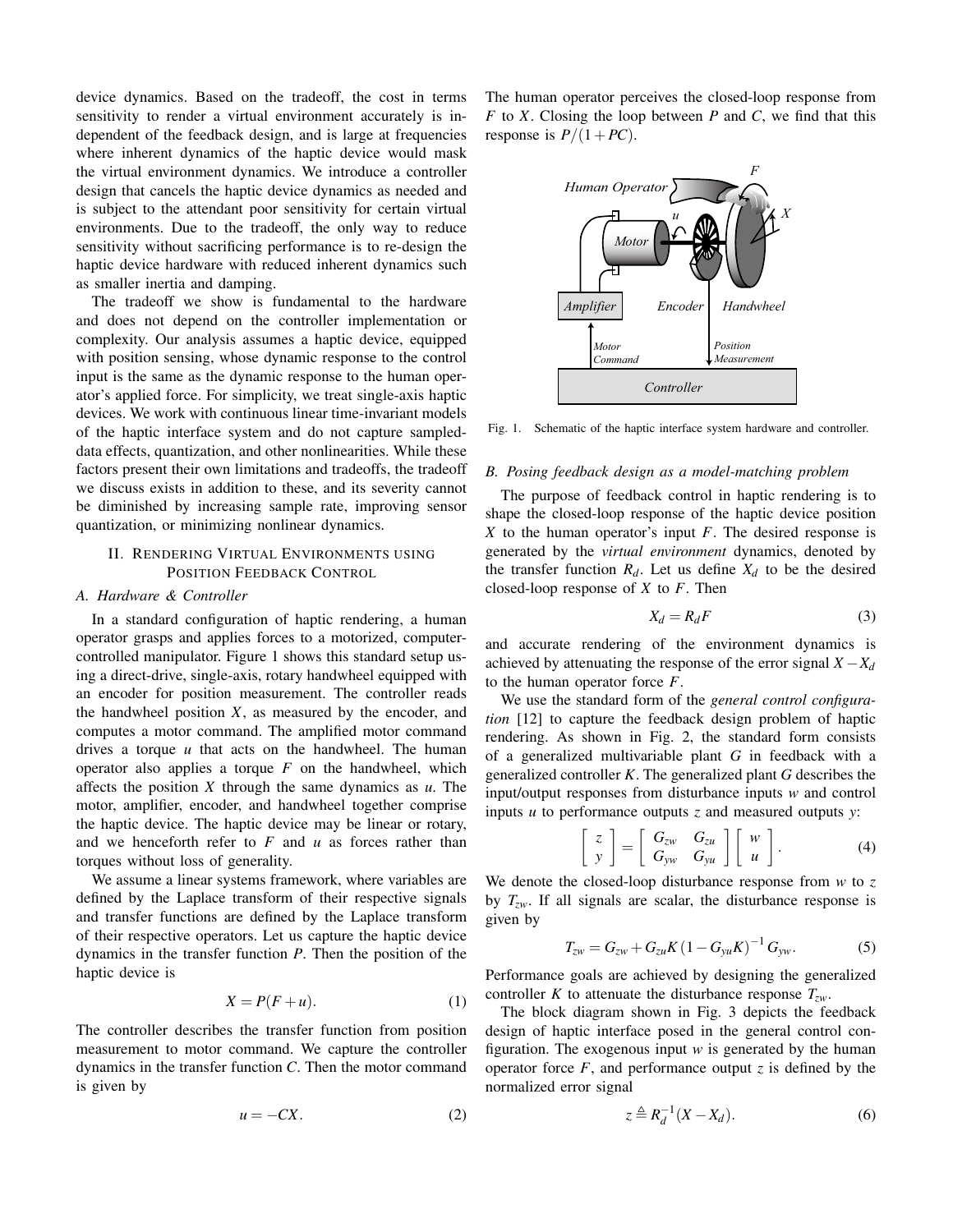

Fig. 2. Block diagram of the *general control configuration*.

The generalized control input *u* is synonymous with the motor torque *u*, and the measured output *y* is simply *X*. Then the elements of the generalized plant *G* (contained within the dashed box in Fig. 3) are

$$
G = \left[ \begin{array}{cc} P/R_d - 1 & P/R_d \\ P & P \end{array} \right]. \tag{7}
$$

We may compute the disturbance response  $T_{zw}$  by substituting (7) into (5) and −*C* for *K*:

$$
T_{zw} = \frac{1}{R_d} \left( \frac{P}{1+PC} - R_d \right). \tag{8}
$$

Note that the term  $P/(1+PC)$  describes the actual closed-loop response of *X* to the human operator input *F*. We refer to this transfer function as the *rendered virtual environment*, which we denote by

$$
R \triangleq \frac{P}{1+PC}.\tag{9}
$$



Fig. 3. A model-matching block diagram of haptic rendering. The human operator feels the *rendered virtual environment*  $R$ , the response  $X/F$ ; whereas the desired response is given by virtual environment  $R_d$ . The performance variable *z* measures *distortion*, the normalized error between the actual and desired responses.

The disturbance attenuation problem captured by (8) may be treated as a model-matching problem. To attenuate the disturbance response  $T_{zw}$ , we must design C to reduce the mismatch between rendered virtual environment *R* and the desired virtual environment *Rd*. We denote the closed-loop disturbance response (8) for haptic rendering by Θ*<sup>c</sup>* and call this relative error between  $R$  and  $R_d$  *distortion*. Exact modelmatching  $R \equiv R_d$ , known as *perfect transparency* [14], is achieved when  $\Theta_c \equiv 0$ .

We note that the benefit of feedback in reducing closedloop distortion should be quantified relative to the distortion of the open-loop system. We denote distortion of the openloop system by  $\Theta_o \triangleq (P - R_d)/R_d$ . Distortion of the open-loop system may be smaller than closed-loop distortion at some frequencies implying a cost rather than benefit of feedback.

## *C. Sensitivity to parameter variations in the haptic device*

In addition to nominal performance, any practical feedback design must provide a degree of robustness to variations in the haptic device. The Bode sensitivity function *S* describes several important feedback properties including the sensitivity of closed-loop transfer functions to variations in hardware dynamics [12]. In terms of the haptic device dynamics *P* and the controller  $C$ , the Bode sensitivity function is

$$
S = \frac{1}{1 + PC}.\tag{10}
$$

Let us then consider the sensitivity of the rendered virtual environment *R* to the haptic device dynamics *P*. One may show that

$$
\frac{P}{R}\frac{dR}{dP} = S.\t(11)
$$

Thus *S* describes the differential change in the rendered environment  $dR/R$  to a differential change in the haptic device model *dP*/*P*. Then, to a first-order approximation, relative error in the haptic device dynamics results in a relative error between the nominal and actual rendered virtual environment scaled by the Bode sensitivity function *S*. To reduce the sensitivity of *R* to variations in the haptic device dynamics and model uncertainty, the feedback design must attenuate *S*.

#### *D. Structure of the haptic interface controller*

The haptic interface controller is typically partitioned into two parts: a simulation of the virtual environment and a virtual coupler [15]. This latter element connects the hardware with the virtual environment. As shown in Fig. 4, the virtual coupler produces an input  $F_e$  to the virtual environment and receives the desired position of the haptic device  $X_d$ . Partitioned in this way, design of the controller is split into two problems: creating an accurate simulation of the virtual environment dynamics, and designing a generalized virtual coupler to render that virtual environment with low distortion. With this structure, various virtual environments can, in theory, be interchanged without redesigning the virtual coupler. Note that for haptic applications involving scaling between the haptic device and the virtual environment, we assume without loss of generality in our analysis that these scaling factors are internal to the virtual environment.



Fig. 4. Architecture of the controller *C*, which describes the transfer function from *X* to *u*.

We note that the virtual coupler may be modeled after mechanical elements such as springs and dampers, but can more generally be described by four transfer functions relating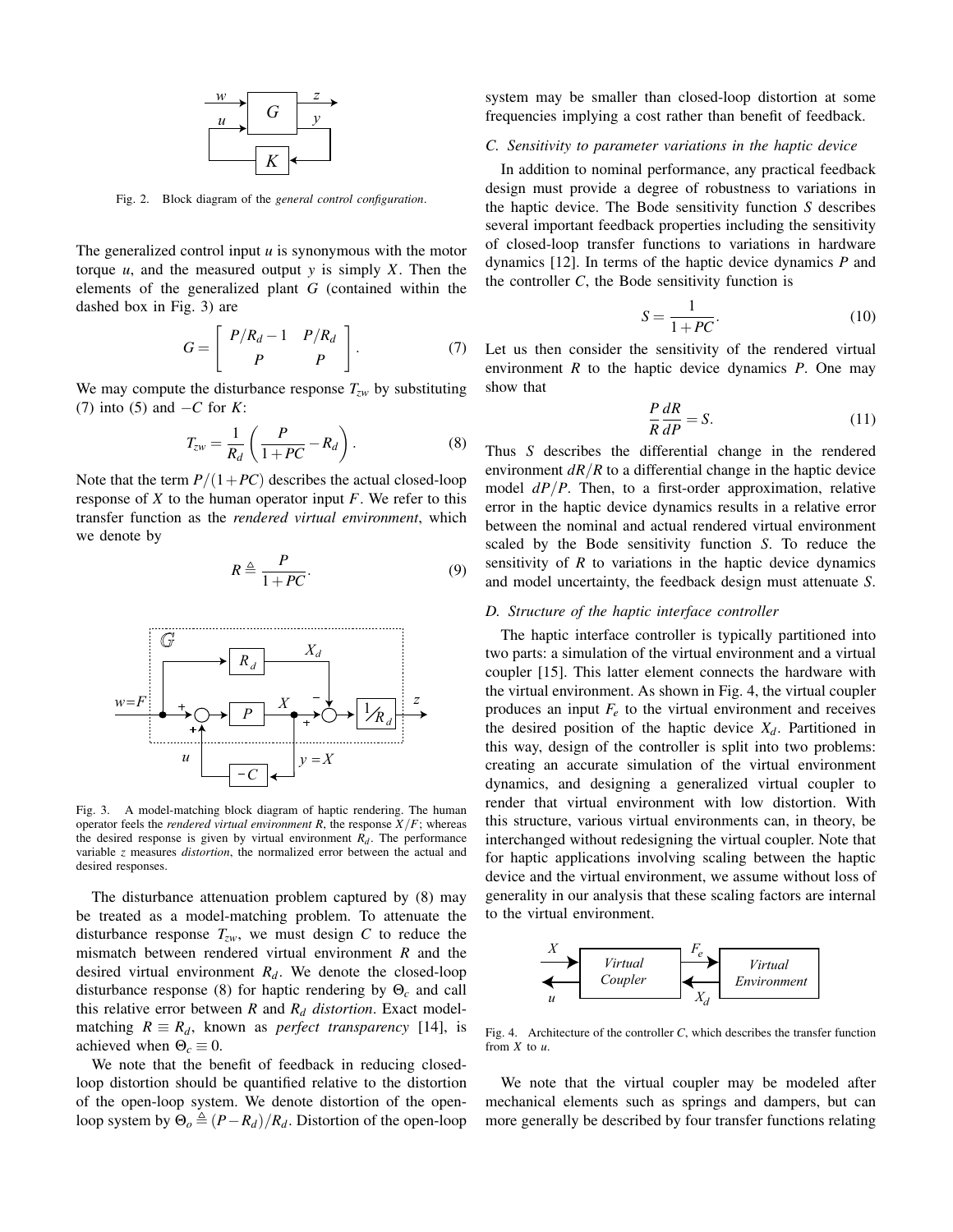the two inputs and two outputs. In Section IV we find design directives for these four transfer functions which minimize distortion. For now we defer discussion about design of the virtual coupler, because the tradeoff between performance and sensitivity, which is the focus of the present work, is independent of the structure imposed on *C*.

# III. A TRADEOFF BETWEEN PERFORMANCE AND SENSITIVITY

#### *A. Background*

For many common feedback systems such as servo-control applications, the disturbance response  $T_{zw}$  is described by the Bode sensitivity function *S*. However, within multivariable control systems where (a) the output and performance variables differ, *and* (b) the control and exogenous input affect the plant through different dynamics, *S* does not describe *Tzw*. Then, at a frequency, the feedback design cannot attenuate both the disturbance response and sensitivity as dictated by an algebraic (frequency-by-frequency) identity presented in [13]. We now briefly reproduce this identity in terms of the general control configuration.

Recall that according to (5), the disturbance response *Tzw* in terms of the elements of the generalized plant *G* is  $G_{zw} + G_{zu}K(1 - G_{yu}K)^{-1}G_{yw}$ . The Bode sensitivity function for the general control configuration is  $S = 1/(1 - G_{\gamma}K)$ . Combining the expressions for  $T_{zw}$  and *S* we can find an expression that does not depend explicitly on the controller *K*. Let  $\Gamma \triangleq G_{zu}G_{yw}/(G_{zw}G_{yu})$ . Then we have the algebraic identity

$$
\frac{T_{zw}}{G_{zw}} = 1 + \Gamma(S - 1). \tag{12}
$$

Only when  $\Gamma = 1$  is disturbance attenuation described by the Bode sensitivity function. There are two special cases where  $\Gamma \equiv 1$ : (a) systems whose performance variable is also the measured output, that is  $G_{zu} = G_{yu}$  and  $G_{zw} = G_{yw}$ , and (b) systems whose control and exogenous input enter the system through the same dynamics, that is  $G_{zu} = G_{zw}$  and  $G_{yu} = G_{yw}$ .

For systems where  $\Gamma \not\equiv 1$ , achieving good performance and low sensitivity are competing goals. The severity of the tradeoff is determined by  $\Gamma$  and is generally frequency dependent. Recall that we wish to attenuate both  $T_{zw}$  and *S*. However, at frequencies where  $|\Gamma(j\omega)| \ll 1$ , the cost to attenuate the closed-loop disturbance response relative to the open-loop disturbance response is large amplification of  $S(j\omega)$ . On the other hand, at frequencies where  $|\Gamma(j\omega)| >> 1$ , the cost to attenuate the Bode sensitivity function is large amplification of the closed-loop disturbance response relative to the openloop disturbance response. We note, furthermore, that in (12) both *S* and  $T_{zw}$  may be large. Indeed, at high-frequencies, both the Bode sensitivity function and the ratio of the closedloop disturbance response to the open-loop disturbance must approach 1 for any proper feedback design.

#### *B. Application to haptic rendering*

We now interpret the tradeoff implied by (12) for haptic rendering with position feedback. We recall that in (12) the closed-loop disturbance response  $T_{zw}$  is  $\Theta_c$  and the open-loop disturbance response *Gzw* is Θ*o*. Then performance afforded by feedback control is gauged by attenuation of Θ*c*/Θ*o*. We note that without feedback control, the Bode sensitivity function *S* and the ratio Θ*c*/Θ*<sup>o</sup>* are both unity.

The tradeoff severity  $\Gamma$  is found by substituting (7) into  $G_{zu}G_{yw}/(G_{zw}G_{yu})$ . Further substituting open-loop distortion  $\Theta_o$  for  $(P - R_d)/R_d$ , we find that

$$
\Gamma = 1 + \frac{1}{\Theta_o}.\tag{13}
$$

Given a fixed device model *P*, the term  $1/\Theta$ <sub>o</sub> approaches 0 as *R<sub>d</sub>* approaches 0. Then, for any  $R_d \not\equiv 0$ , the tradeoff severity  $\Gamma \neq 1$  and there exists a tradeoff between attenuating distortion and attenuating the Bode sensitivity function. The tradeoff is most severe at frequencies where  $\Theta$ <sub>o</sub>  $\rightarrow$  -1 or frequencies where  $\Theta$ <sub>*o*</sub>  $\rightarrow$  0.

We first consider the situation where  $\Theta_o \rightarrow -1$  and  $\Gamma \rightarrow 0$ . From the definition of  $\Theta_o$ , we see that  $\Theta_o \rightarrow -1$  at frequencies where  $|R_d(j\omega)| \gg |P(j\omega)|$ . At these frequencies, the magnitude of the desired closed-loop response given by the virtual environment  $R_d$  is much greater than the response of the haptic device dynamics *P*, and partial cancellation of the device dynamics *P* is required. The cost of partially cancelling device dynamics is large amplification of the Bode sensitivity function.

Let us alternatively consider the situation where  $\Theta$ <sub>*o*</sub>  $\rightarrow$  0 and  $\Gamma \rightarrow \infty$ . This situation arises as the desired virtual environment  $R_d$  approaches the open-loop dynamics of the haptic device *P*. Little or no feedback control is required to achieve low distortion since open-loop distortion is already nearly 0. However, the Bode sensitivity function approaches 1 as the feedback gain approaches 0. We may use feedback to attenuate sensitivity, but only by accepting large amplification of the ratio Θ*c*/Θ*o*.

An important consequence of (12) is that, at frequencies where  $\Gamma \neq 1$ , any feedback design that attenuates the ratio Θ*c*/Θ*<sup>o</sup>* cannot also attenuate the Bode sensitivity function *S*. Furthermore, regardless of the controller synthesis technique or controller complexity,  $S \rightarrow 1 - 1/\Gamma$  at frequencies where  $\Theta_c/\Theta_o \rightarrow 0$ . Substituting (13) for Γ, we reduce this limit to

$$
S \to \frac{R_d}{P}.\tag{14}
$$

At frequencies where  $|R_d(j\omega)|/|P(j\omega)|$  is large, accurate rendering of the virtual environment can only be achieved by accepting very poor robustness to variations in the haptic device dynamics.

The virtual environment  $R_d$  and haptic device model *P* are transfer functions from force to motion; thus a large magnitude of either transfer function corresponds to a small mechanical impedance. It is then not surprising that, as given by (14), poor sensitivity results when we accurately render a virtual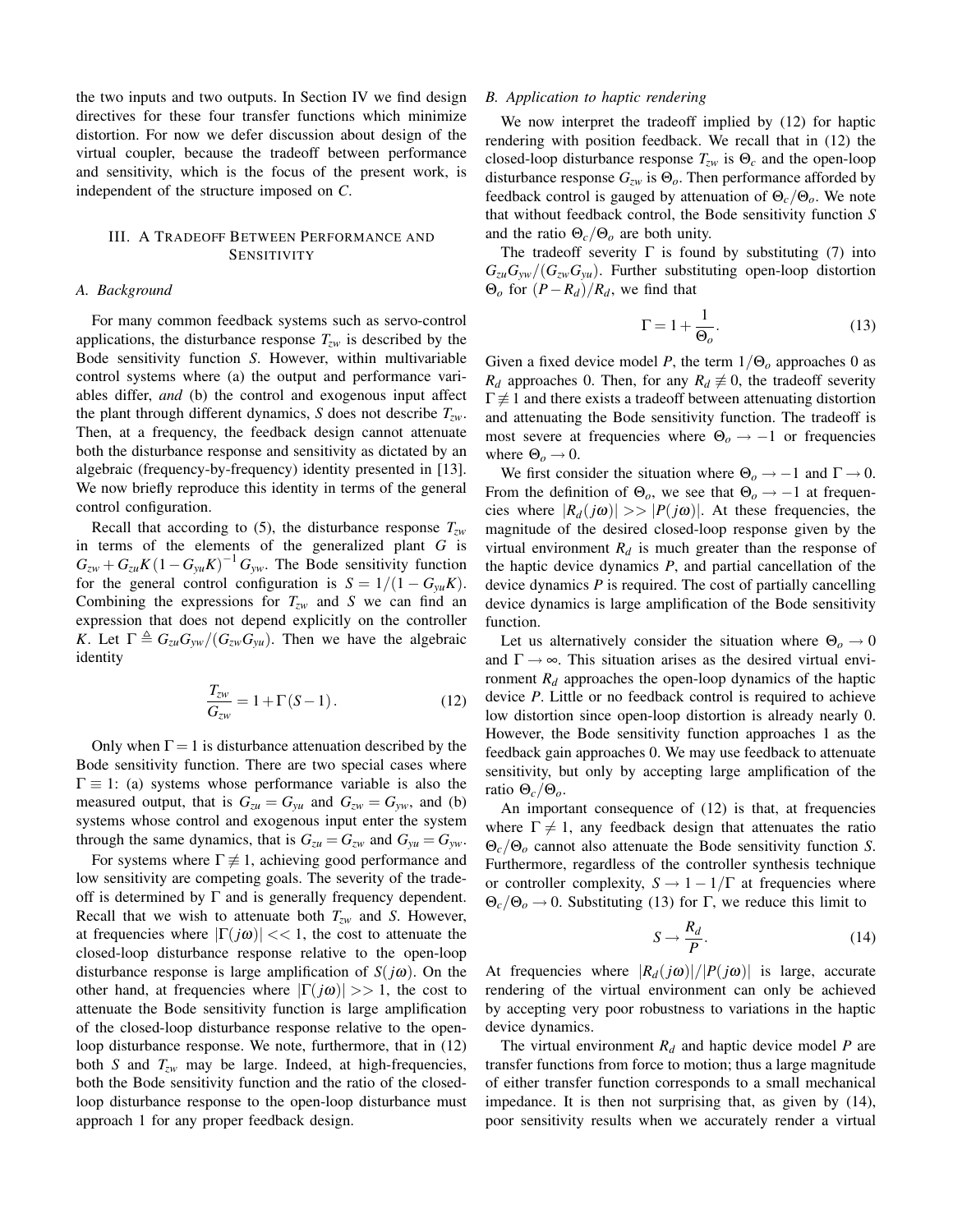environment with a small mechanical impedance relative to the mechanical impedance of the haptic device. We note, however, that this sensitivity is not that typically recognized in feedforward control—the controller *C* is indeed in feedback with the haptic device. Furthermore, the sensitivity to hardware dynamics induced by feedback control may be much greater than the unity sensitivity of feed-forward control. Perhaps less intuitive is the frequency dependent nature of the tradeoff. For instance, rendering a pure spring with low distortion using a haptic device with inertia induces sensitivity that increases with frequency.

### IV. VIRTUAL COUPLER DESIGN

The design tradeoff introduced above predicts the cost to achieve low distortion for any feedback design. With this analysis one may evaluate whether a feedback design efficiently trades off performance for sensitivity; however, the analysis does not provide a design technique. We now discuss design of the virtual coupler introduced in Section II-D. Our approach is to find a parameterization of the virtual coupler design which provides useful terms for tuning the closed-loop distortion. We then generate design directives for optimizing performance, and use such a design in Section V to demonstrate experimentally the sensitivity induced as the distortion is reduced. We note, however, that this design optimized for performance may not necessarily be appropriate. While it highlights one point in the tradeoff between performance and sensitivity, one may choose other points in the tradeoff which provide a different balance of feedback properties.

#### *A. Performance of the generalized virtual coupler*

As discussed in Section II-D, the haptic interface feedback controller *C* is typically partitioned into the virtual environment and virtual coupler. The virtual coupler is generally fixed and should accommodate a range of virtual environments. Referring to Fig. 4, the virtual coupler describes the response from the haptic device position *X* and desired position  $X_d$  to the motor command *u* and the virtual environment force  $F_e$ . This set of input/output responses is often modeled after a physical system such as a spring [15]. Let us simply express these input/output relationships by the matrix of transfer  $\lceil R \rceil$ *B*<sub>12</sub> *B*<sub>12</sub>

functions 
$$
B \triangleq \begin{bmatrix} B_{11} & B_{12} \\ B_{21} & B_{22} \end{bmatrix}
$$
 such that  

$$
\begin{bmatrix} u \\ F_e \end{bmatrix} = B \begin{bmatrix} X \\ X_d \end{bmatrix}.
$$
 (15)

Figure 5 shows the block diagram of the haptic interface system with *B* interposed between the virtual environment and haptic device. We note that  $B$  is more general than the virtual coupler described in [1] or extended in [15]. Each controller element of *B* may be any transfer function, and we impose no relationships between elements. We refer to *B* as a generalized virtual coupler.

To focus on the design of *B*, we find it useful to remove the virtual environment from the problem and just consider the feedback interconnection of the haptic device *P* with



Fig. 5. Block diagram with the controller partitioned into a generalized virtual coupler *B* and virtual environment  $R_d$ . Design directives may be developed for *B* by considering the multivariable response of *H*.

the generalized virtual coupler *B*. Referring to Fig. 5, the input/output response of *P* in feedback with the *B* is

$$
\begin{bmatrix} X \\ F_e \end{bmatrix} = \begin{bmatrix} \frac{P}{1 - B_{11}P} & \frac{B_{12}P}{1 - B_{11}P} \\ \frac{B_{21}P}{1 - B_{11}P} & B_{22} + \frac{B_{21}B_{12}P}{1 - B_{11}P} \end{bmatrix} \begin{bmatrix} F \\ X_d \end{bmatrix}.
$$
 (16)

As we will show, the terms of the four input-output responses of (16) are easily related to closed-loop distortion when  $R_d$  is reconnected to the virtual coupler.

Let us denote the matrix of four transfer functions in (16) by *H* in the form of the hybrid matrix (where our mapping is between force and position rather than force and velocity):

$$
\left[\begin{array}{c} X \\ F_e \end{array}\right] = \left[\begin{array}{cc} H_{11} & H_{12} \\ H_{21} & H_{22} \end{array}\right] \left[\begin{array}{c} F_h \\ X_d \end{array}\right].\tag{17}
$$

The multivariable responses of *H* are indicated by the dark box in Fig. 5. We note that, if  $H_{11} \not\equiv 0$ , then *H* uniquely determines the generalized virtual coupler *B* according to

$$
\left[\begin{array}{cc} B_{11} & B_{12} \\ B_{21} & B_{22} \end{array}\right] = \left[\begin{array}{cc} \frac{H_{11} - P}{PH_{11}} & \frac{H_{12}}{H_{11}} \\ \frac{H_{21}}{H_{11}} & H_{22} - \frac{H_{12}H_{21}}{H_{11}} \end{array}\right].
$$
 (18)

We then use  $H$  as a re-parameterization of the generalized virtual coupler *B*.

Before we connect the virtual environment to  $H$ , let us remark on the role of the elements of *H*. Referring to (17), the response from the desired position of the haptic device  $X_d$  to the actual position *X* is described by  $H_{12}$ . Clearly, for small error between *X* and  $X_d$ ,  $H_{12}$  must be close to 1. The virtual environment describes the desired response of  $X_d$  to the human operator force  $F$ ; however, referring to Fig. 5, we see that the virtual environment generates  $X_d$  in response to  $F_e$ not  $F$ . Thus, to generate the correct desired position  $X_d$ , the term  $H_{21}$ , which describes the response from *F* to  $F_e$ , must be close to 1. The remaining terms  $H_{11}$ , which describes the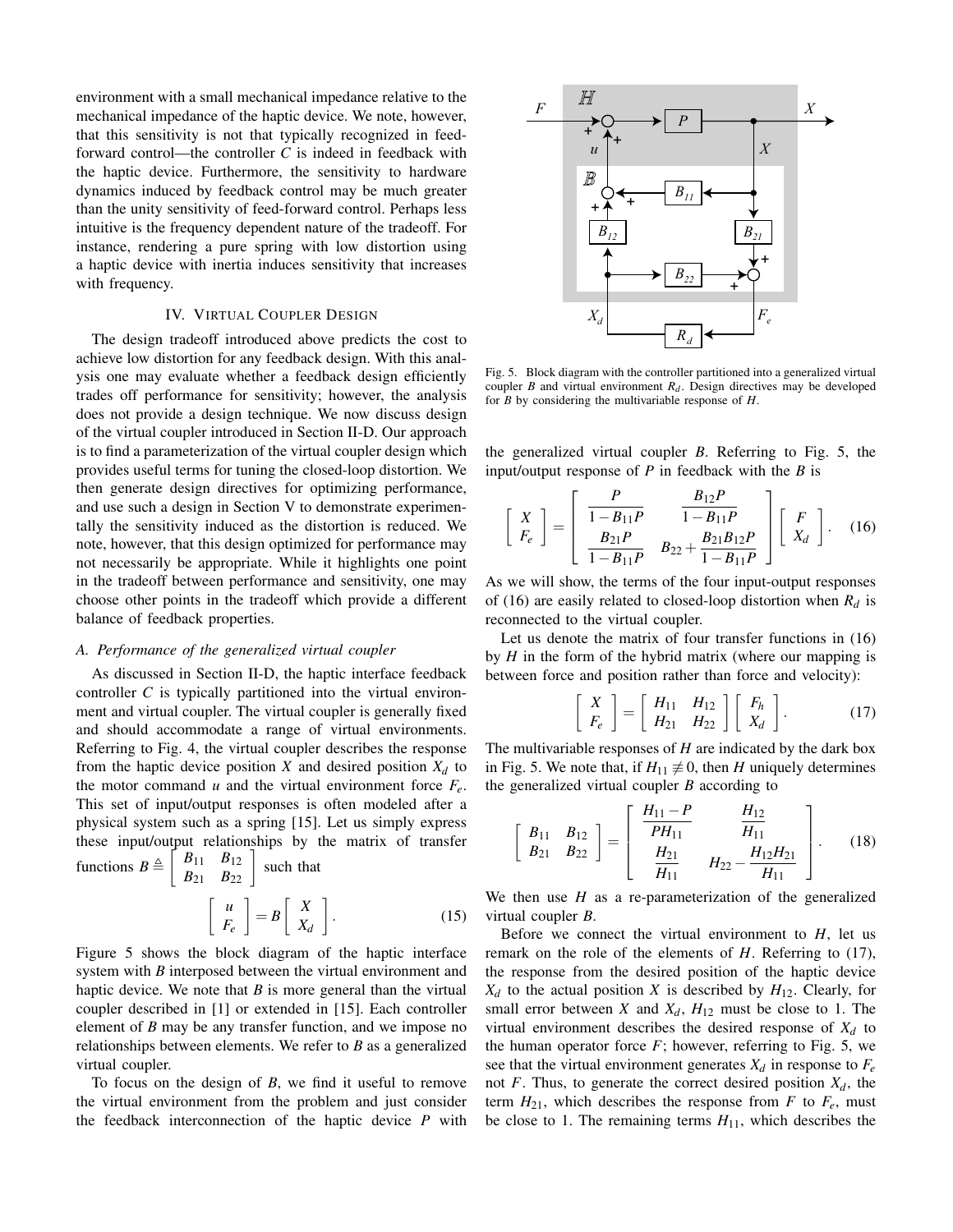feed-through from  $F$  to  $X$ , and  $H_{22}$ , which describes the feedthrough from  $X_d$  to  $F_e$ , should be attenuated.

Let us now re-introduce the virtual environment in the feedback loop and compute distortion to verify the intuition just developed. Computing the response from *F* to *X* in Fig. 5, we find the rendered virtual environment in terms of *R<sup>d</sup>* and the elements of *H*:

$$
R = H_{11} + \frac{H_{12}H_{21}R_d}{1 - H_{22}R_d}.
$$
 (19)

Recall that closed-loop distortion  $\Theta_c$  in terms of *R* is  $(R R_d$ )/ $R_d$ . Substituting (19) into the expression for  $\Theta_c$ , we find that

$$
\Theta_c = \frac{H_{11}}{R_d} + \frac{H_{12}H_{21}}{1 - H_{22}R_d} - 1.
$$
 (20)

If  $H_{11}$  and  $H_{22}$  are 0, and if  $H_{12}$  and  $H_{21}$  are 1, then  $\Theta_c$  is 0 regardless of the virtual environment.

#### *B. Optimizing for performance*

In practice, it is not possible to design the generalized virtual coupler to make distortion small for all environments and across all frequencies. Examining (20), we see that a general strategy to reduce distortion is to attenuate both  $H_{11}$  and  $(H_{12}H_{21})/(1-H_{22}R_d)-1$ . To attenuate the latter term, we can select  $H_{22}$  such that  $|H_{22}R_d| << 1$  and  $H_{12}H_{21} \approx 1$ . Referring to  $(16)$ , we see that  $H_{22}$  can in fact be made identically zero if  $B_{22} = B_{21}B_{12}P/(1 - B_{11}P)$ . The cancellation, accomplished by summation rather than inversion, is not in practice difficult using proper elements in *B*. We call generalized virtual couplers with  $H_{22} \equiv 0$  *cancellation coupler*. The term  $H_{11}$  which describes the feed-through from *F* to *X* can be attenuated at low-frequencies, but due to bandwidth limitations,  $H_{11}$ must approach the open-loop dynamics *P* at high-frequencies. Similarly,  $H_{12}$  and  $H_{21}$  can be selected to have a response near 1 at low frequencies but must roll-off at high-frequencies.

The closed-loop distortion achieved by the cancellation coupler is tuned by the free parameters  $H_{11}$ ,  $H_{12}$ , and  $H_{21}$ . Through our choice of parameters, we can guarantee that Θ*<sup>c</sup>* satisfies an upper bound for a range of virtual environments. Examining (20), we can upper bound distortion by

$$
|\Theta_c| \le |H_{11}|/|R_d| + |H_{12}H_{21} - 1|.
$$
 (21)

We design the term  $|H_{12}H_{21} - 1|$  and it is independent of the virtual environment. The term  $|H_{11}|/|R_d|$  is upper bounded for any virtual environments satisfies a lower bound.

The design directives we have provided reduce closed-loop distortion but at the cost of other feedback goals such as sensitivity. In the next section, we use a cancellation coupler optimized for performance to highlight the costs associated with achieving low distortion; however one may reasonably choose a different virtual coupler design that accepts some performance penalty to improve sensitivity.

#### V. EXPERIMENTAL RESULTS

We now use a cancellation coupler to render two sample virtual environments experimentally. We tune the feedback design to achieve good performance across as wide a frequency band as possible given our hardware. At frequencies where distortion is low, the Bode sensitivity function must approach the limit  $R_d/P$ . We provide experimental verification of the predicted sensitivity to hardware dynamics by varying the haptic device dynamics.

We render two mass-spring-damper virtual environments, both with a natural frequency of 2 Hz and a damping ratio of 0.2, but the gain of the second system is five times the gain of the first. Let  $R_{d1}$  be the first virtual environment, given by

$$
R_{d1} = \frac{474}{s^2 + 5.03s + 158} \quad \text{(rad/N-m)}.\tag{22}
$$

Then let  $R_{d2}$  be the second virtual environment, given by

$$
R_{d2} = 5R_{d1} \quad \text{(rad/N-m)}.\tag{23}
$$

Values for the mass, damping coefficient, and spring rate of *Rd*<sup>2</sup> are 1/5 of those for *Rd*1.

## *A. Hardware and Controller Design*

We render  $R_{d1}$  and  $R_{d2}$  on a rotary, single-axis, impedancetype haptic device described in [16]. The haptic device dynamics, as determined experimentally, are

$$
P = \frac{1550}{s^2 + 0.775s} \quad \text{(rad/N-m)}.
$$
 (24)

Figure 6a shows the frequency response of  $R_{d1}$  and  $R_{d2}$  plotted along with the haptic wheel dynamics *P*. For *Rd*<sup>1</sup> and *Rd*<sup>2</sup> rendered on the haptic wheel, we have the tradeoff severity Γ shown in Fig. 6b.

Design parameters of the cancellation coupler  $H_{11}$ ,  $H_{12}$ , and  $H_{21}$  are designed according to the design directives given in Section IV. Frequency responses of the parameters are shown in Fig. 7. The magnitudes of  $H_{11}$  and  $1 - H_{12}H_{21}$  are attenuated subject to practical limitations of our hardware such as sampling, quantization, and high-frequency resonances in the haptic device. Digital implementation of the controller is a Tustin discretization at a sampling frequency of 1 kHz. The resulting cancellation coupler design achieves the closed-loop distortion shown in Fig. 8, and the Bode sensitivity function for each virtual environment is shown in Fig. 9.

### *B. Results*

Experimental step responses of the rendered virtual environments are shown in Fig. 10 with the simulated step responses of  $R_{d1}$  and  $R_{d2}$  for reference. We evaluate sensitivity of the step-response to a known change in the haptic device dynamics by removing part of the handwheel from our device. System identification shows that this modification reduces the rotational inertia by approximately 30%. Step responses of the rendered virtual environments using the modified hardware are the dashed traces shown in Fig. 10. We have scaled the applied step torque to produce 180◦ DC response of the virtual environments.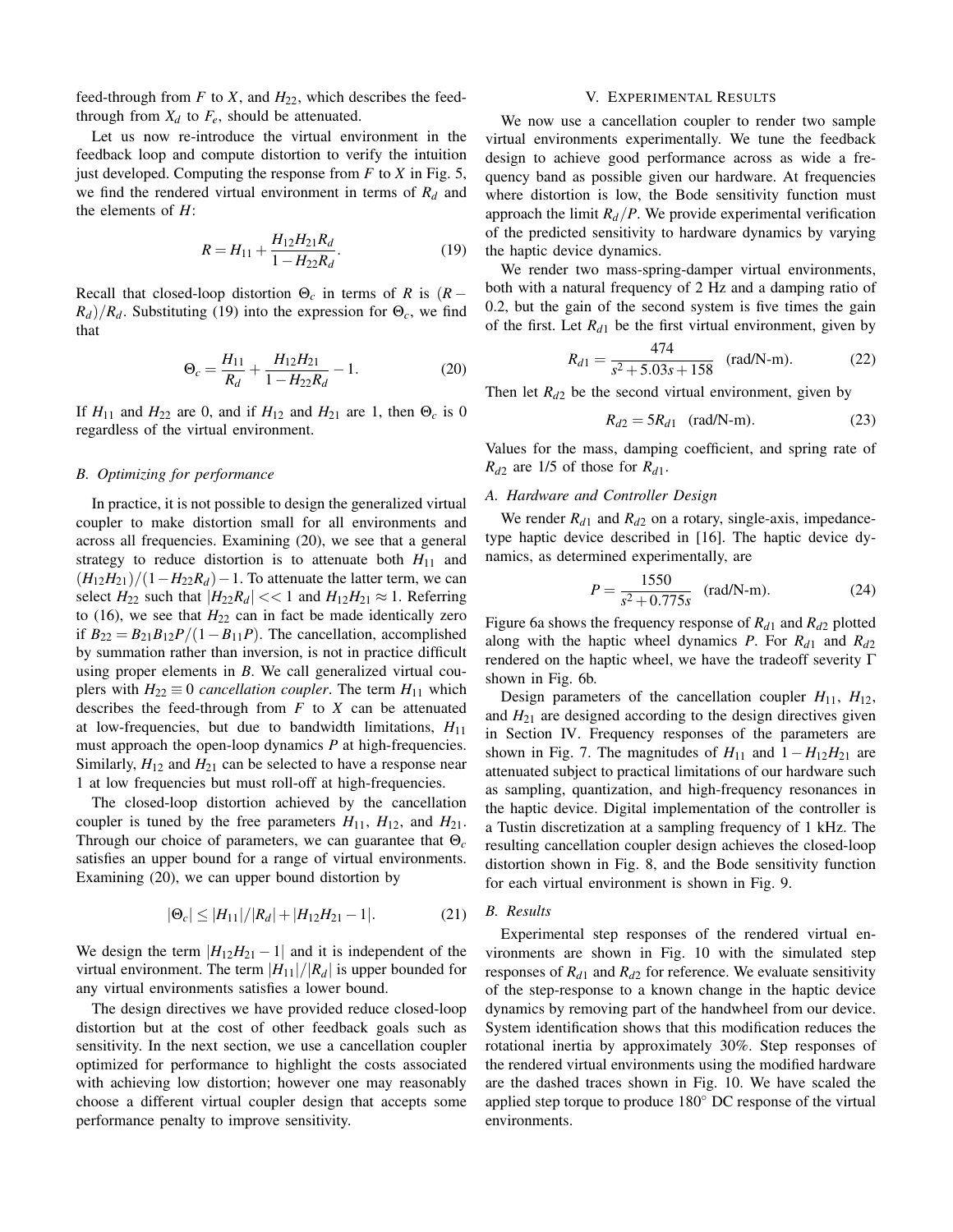

Fig. 6. Predicted tradeoff severity. The frequency responses of *Rd*<sup>1</sup> and *Rd*<sup>2</sup> relative to the haptic device *P* are shown in (a). The resulting tradeoff severities Γ are shown in (b). As indicated by  $\Gamma \approx 1$ , no tradeoff exists at low frequencies where |*P*| is much larger than  $|R_{d1}|$  or  $|R_{d2}|$ . The most severe tradeoff between performance and sensitivity occurs for *Rd*<sup>2</sup> near 2 Hz. At this frequency, Γ approaches 0 as |*Rd*2| significantly exceeds |*P*|. Note that phase also provides important information; where  $|\Gamma|$  crosses 1 near 4–5 Hz, the phase plot indicates that the complex value of  $\Gamma$  is not in fact close to 1, and thus a significant tradeoff still exists.



Fig. 7. Generalized virtual coupler design parameters  $H_{11}$ ,  $H_{12}$  and  $H_{21}$ . As given by (21), distortion  $\Theta_c$  is bounded above according to  $|\Theta_c| \le |H_{11}|/|R_d| +$  $|H_{12}H_{21}-1|$ .

As predicted by  $\Gamma$  shown in Fig. 6b, rendering  $R_{d2}$  with low distortion near 2 Hz involves a more severe tradeoff between transparency and sensitivity than does  $R_{d1}$ . For both  $R_{d1}$  and *Rd*2, the peak in *S* at 2.1 Hz is a direct consequence of the limit (14). For  $R_{d1}$ , the cost of low distortion near 2 Hz is a peak magnitude in *S* of 0.8; whereas for  $R_{d2}$ , the cost of low distortion near 2 Hz induces a peak in the Bode sensitivity function of 3.9.

Experimental step-responses of  $R_{d1}$  and  $R_{d2}$  as rendered by the cancellation coupler closely match the desired simulated step-responses of  $R_{d1}$  and  $R_{d2}$ ; however, the step-response of  $R_{d2}$  on the modified haptic device reveals a much greater sensitivity to the hardware. Thus, using a well-tuned controller and the unperturbed device dynamics, we can achieve low distortion for both  $R_{d1}$  and  $R_{d2}$ ; however larger sensitivity induced to render  $R_{d2}$  causes greater error between the actual response and the desired response given the same variation in the device dynamics.



Fig. 8. Predicted closed-loop distortion Θ*<sup>c</sup>* for the cancellation coupler rendering  $R_{d1}$  and  $R_{d2}$ .

#### VI. DISCUSSION

In this paper we have revealed a fundamental design tradeoff between low distortion rendering of virtual environments and sensitivity of closed-loop responses to parameter variations in the haptic device and model uncertainty. The limit (14) quantifies the cost in terms of sensitivity to attenuate distortion and cannot be circumvent by feedback design. However, reduction of the inherent dynamics of the haptic device, such as reducing damping and inertia, will reduce the sensitivity required to render a virtual environment.

As a practical matter, the range virtual environments that can be rendered well with a particular haptic device is limited. As the magnitude of the virtual environment dynamics  $R_d$ increase relative to the haptic device dynamics *P*, error in the model of the haptic device *P* must be reduced to maintain low distortion in the face of high sensitivity. However, the accuracy of available models for a haptic device is typically limited and the hardware dynamics are themselves subject to some variation over time.

The algebraic tradeoff between performance and sensitivity